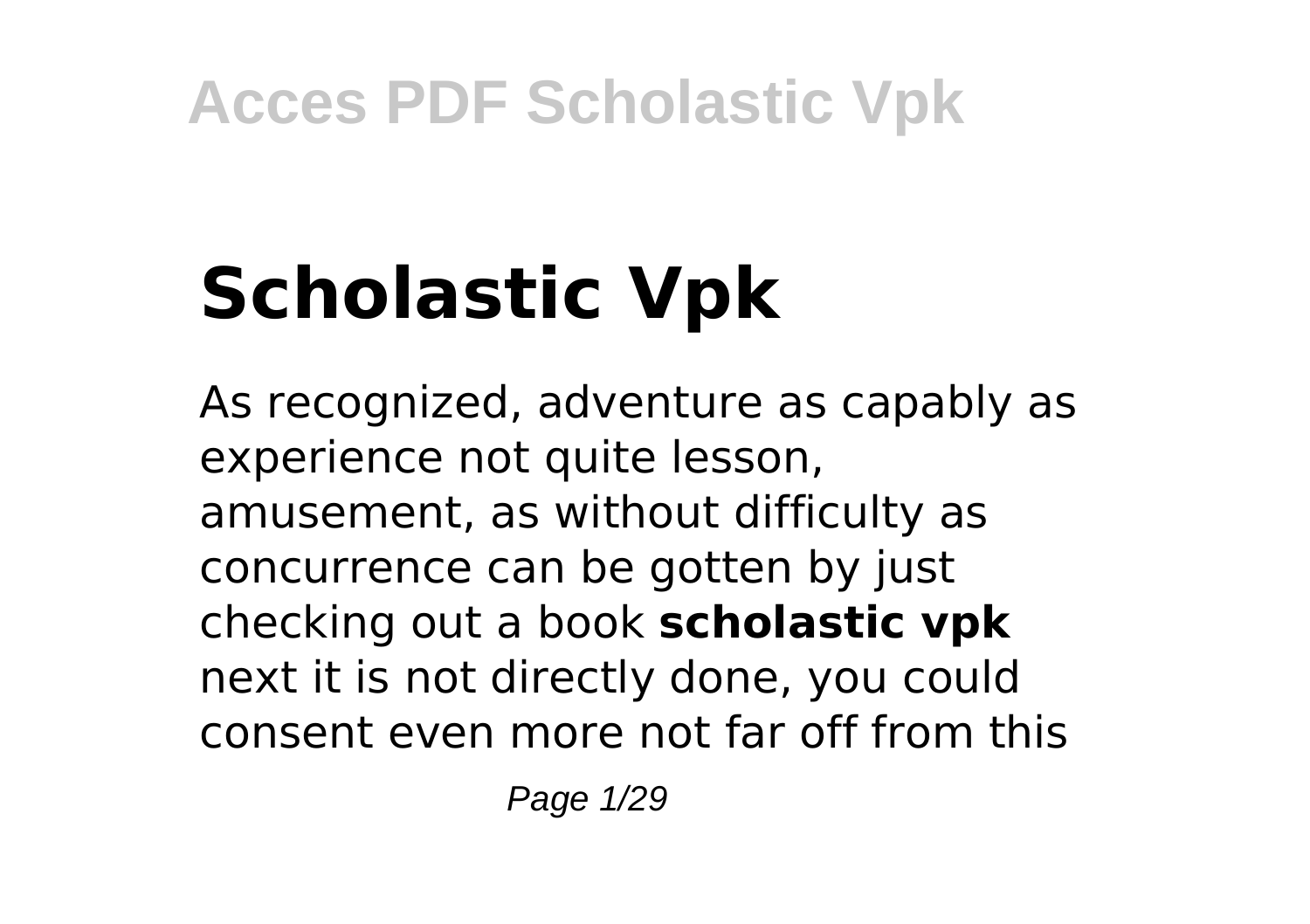life, something like the world.

We give you this proper as well as simple pretentiousness to get those all. We give scholastic vpk and numerous books collections from fictions to scientific research in any way. in the middle of them is this scholastic vpk that can be your partner.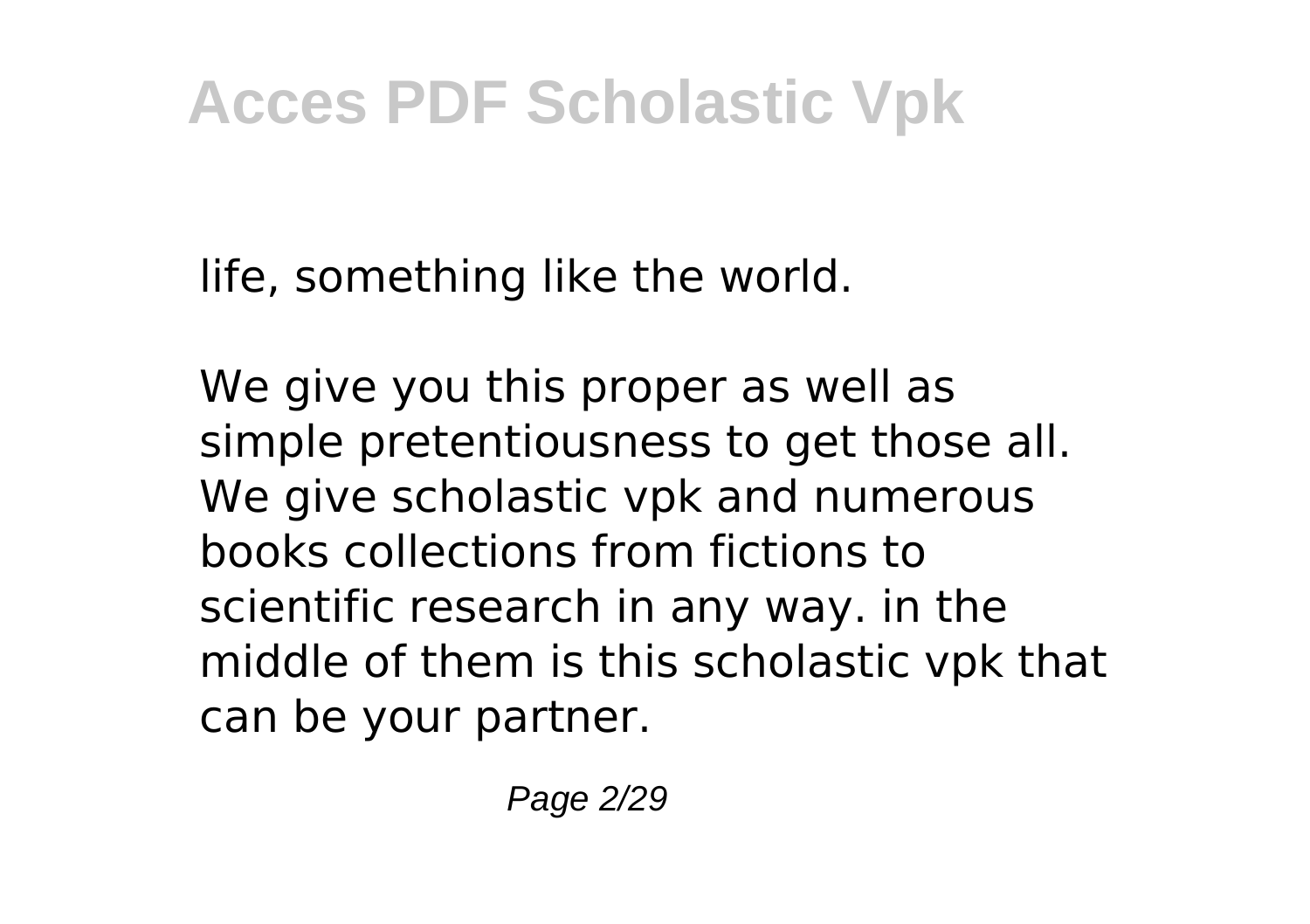We provide a wide range of services to streamline and improve book production, online services and distribution. For more than 40 years, \$domain has been providing exceptional levels of quality pre-press, production and design services to book publishers. Today, we bring the advantages of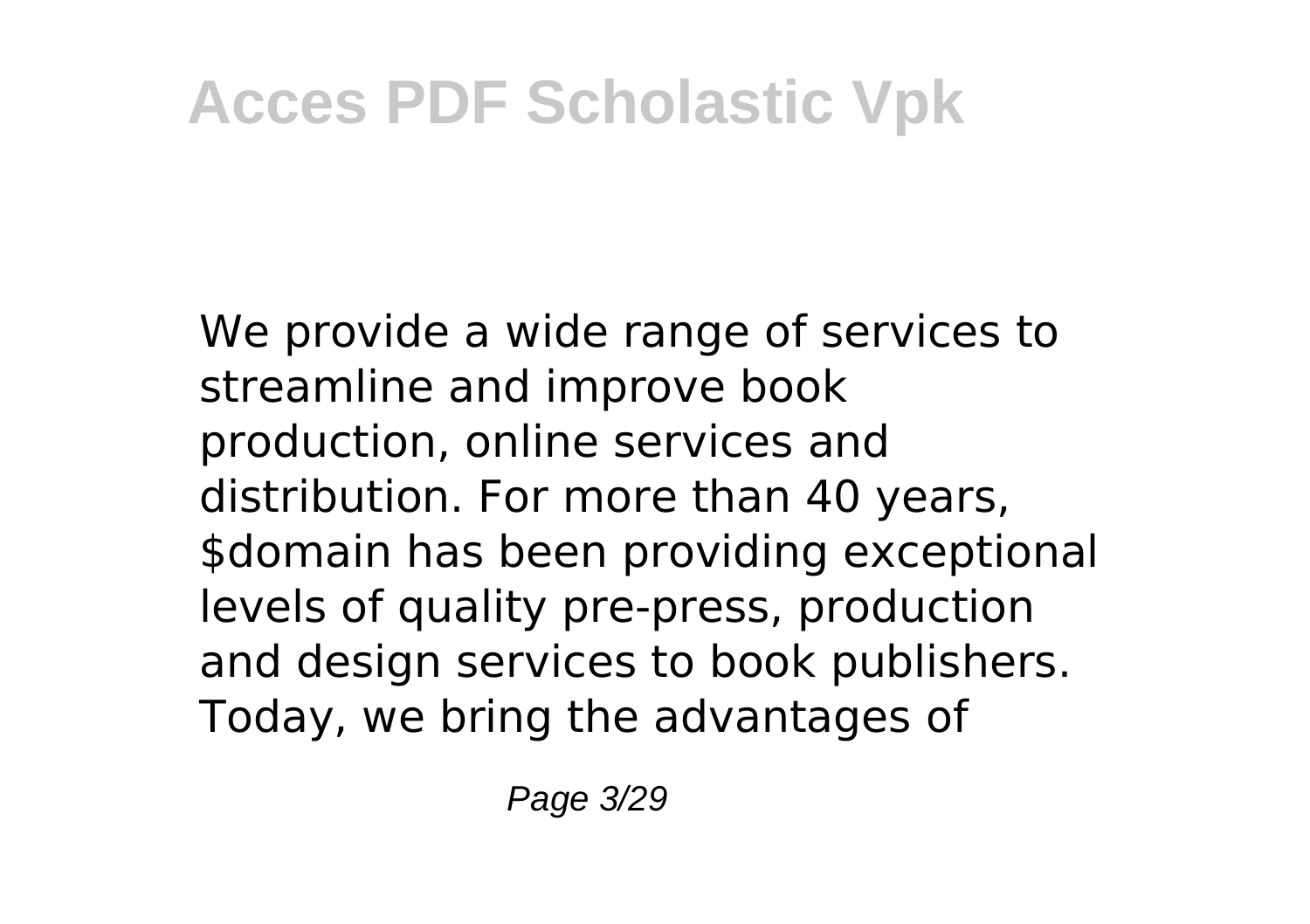leading-edge technology to thousands of publishers ranging from small businesses to industry giants throughout the world.

### **Scholastic Vpk**

Voluntary Prekindergarten (VPK) The Head Start/Early Intervention Department administers the District's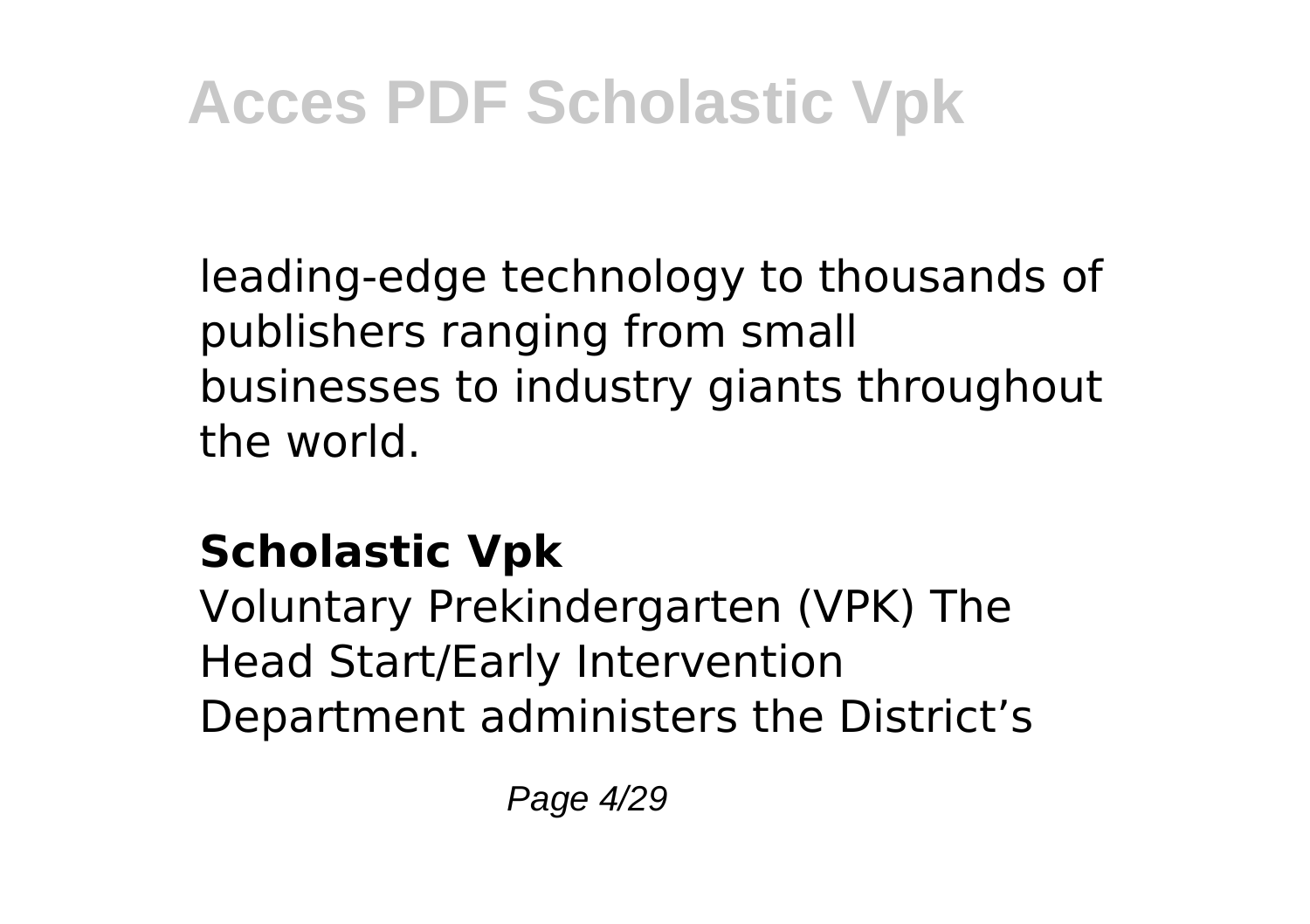Voluntary Prekindergarten (VPK) Program, a State funded program that offers free instruction to Florida fouryear-olds. Important Information about Entering Kindergarten after Head Start/Early Head Start & Voluntary Prekindergarten (VPK)

### **Head Start/Early Intervention**

Page 5/29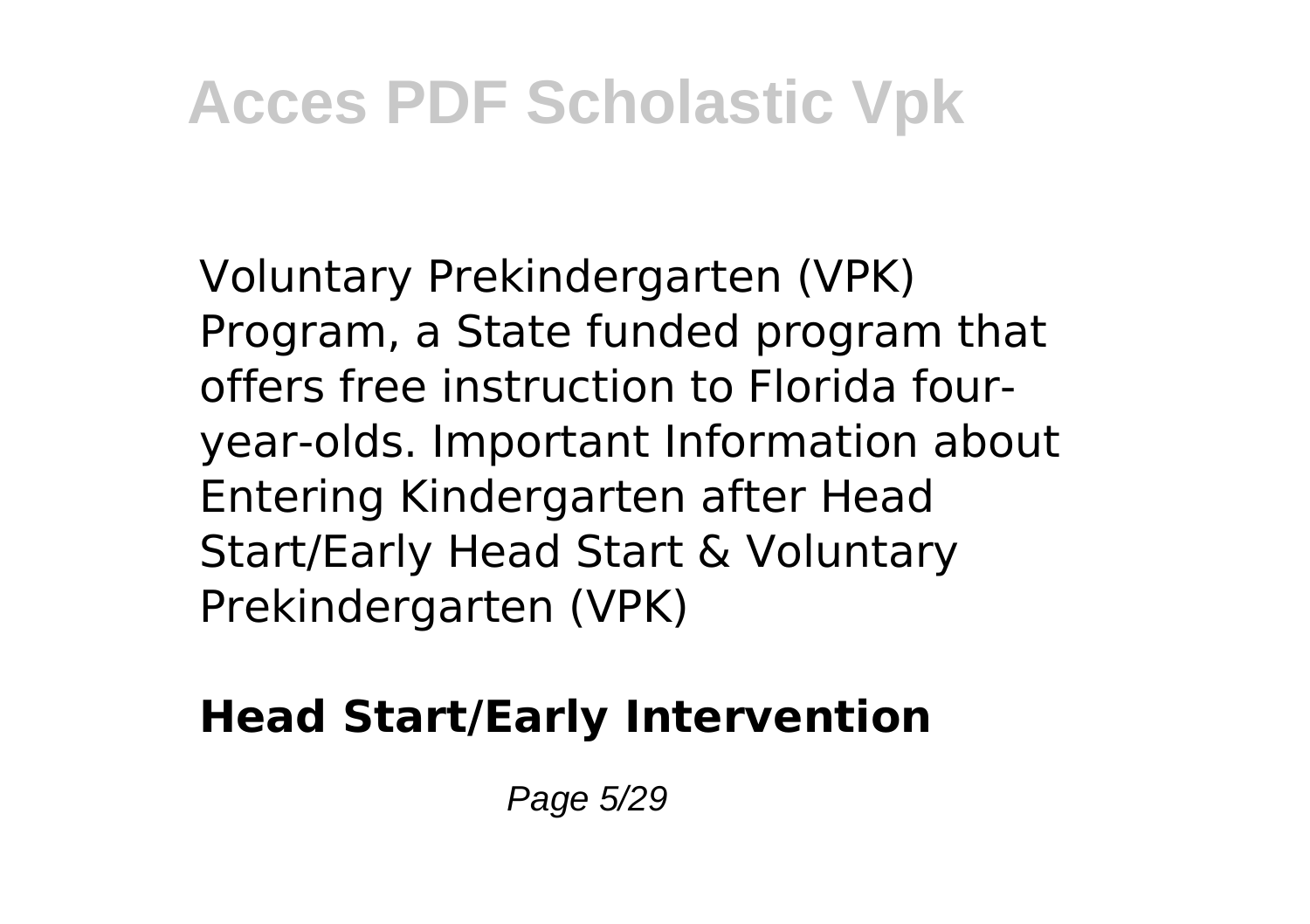### **Services / Head Start/Early ...**

VPK stands for the Voluntary Prekindergarten Education Program. If you live in Florida, and your child will turn 4 by Sept. 1, your child is eligible to participate in Florida's FREE Voluntary Prekindergarten (VPK) education program. Enrollment is limited at Polk County Public Schools sites throughout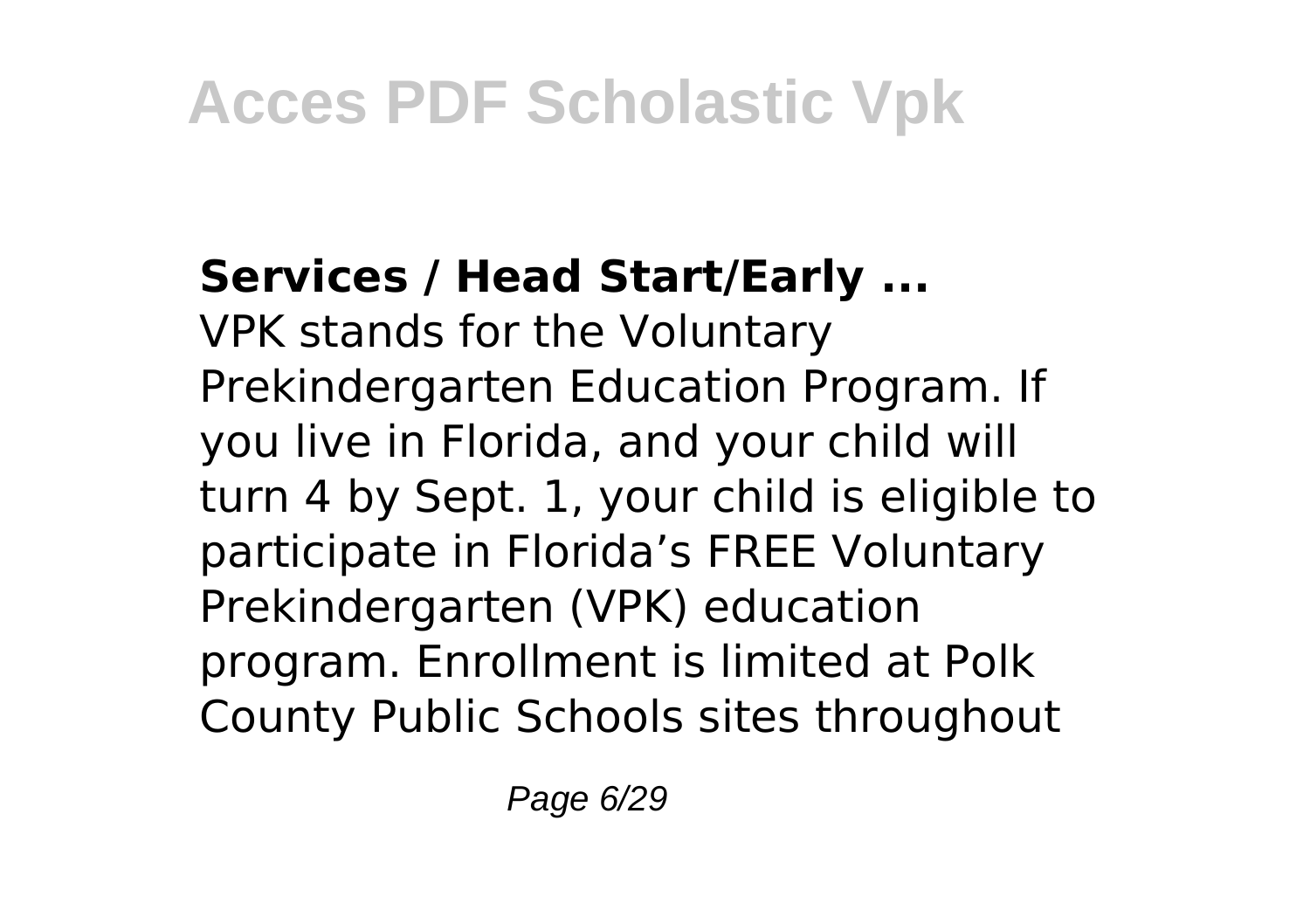the county. Benefits of the VPK program:

### **Voluntary Prekindergarten - VPK | Polk County Public Schools**

VPK is Free to All 4 and 5 Year Olds! Voluntary Prekindergarten or VPK gives children a jump start by preparing them for school and enhancing their prereading, pre-math, language and social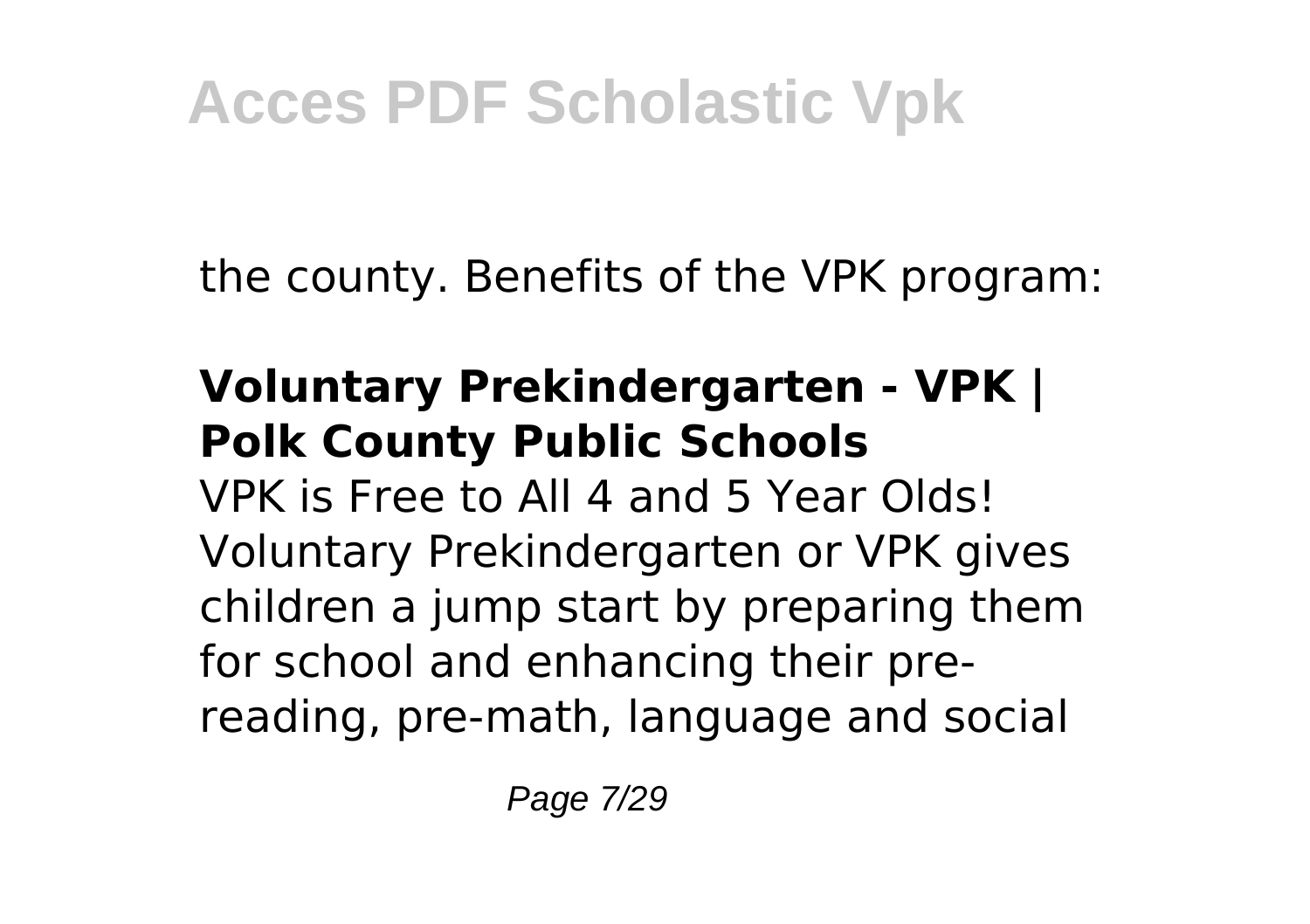skills. By developing the skills children need to become strong readers and students at an early age, children are more likely to be successful in school.

### **VPK Help - Voluntary Prekindergarten Education Program** What is VPK Voluntary Prekindergarten or VPK gives children a jump start by

Page 8/29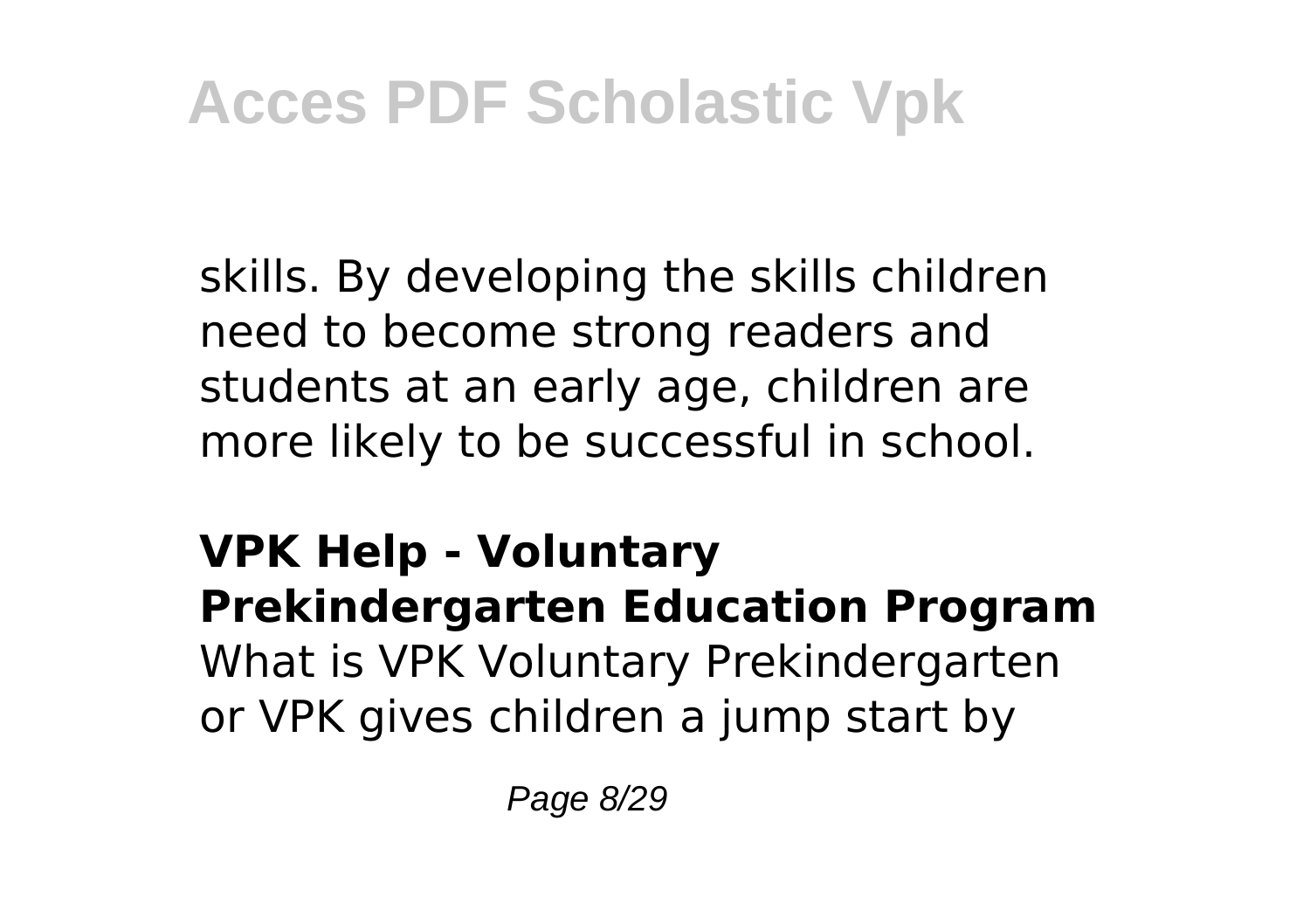preparing them for school and enhancing their pre-reading, pre-math, language and social skills. By developing the skills children need to become strong readers and students at an early age, children are more likely to be successful in school. Register your child for VPK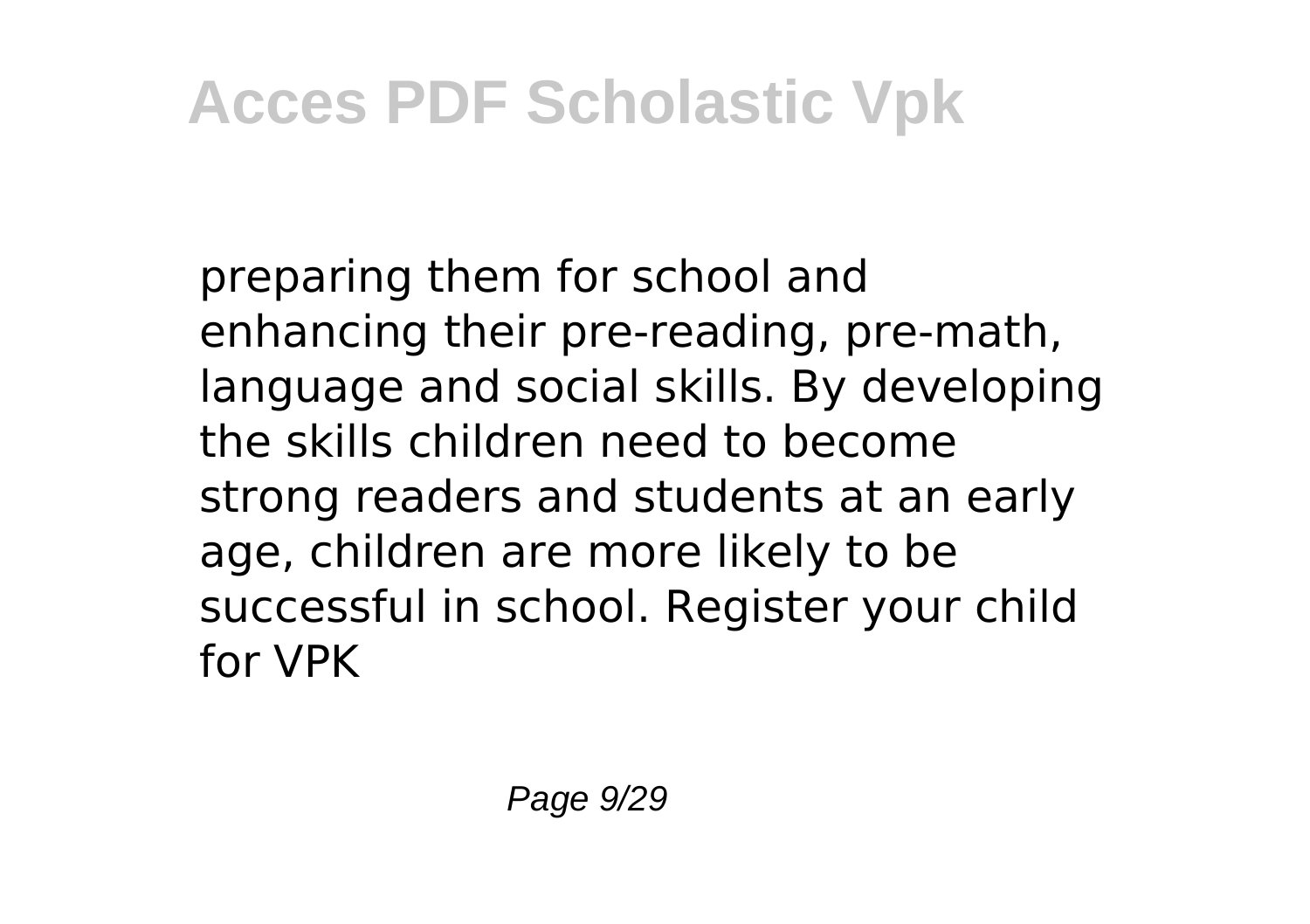#### **Find VPK Providers – VPK Help**

By law, the VPK program is only for students who are 4 years old on or before September 1 of the current year. However, students who turn 4 years of age between February 1- September 1 of the enrolling year, have the option to attend VPK at 4 years of age, or 5 years of age, providing that the child hasn't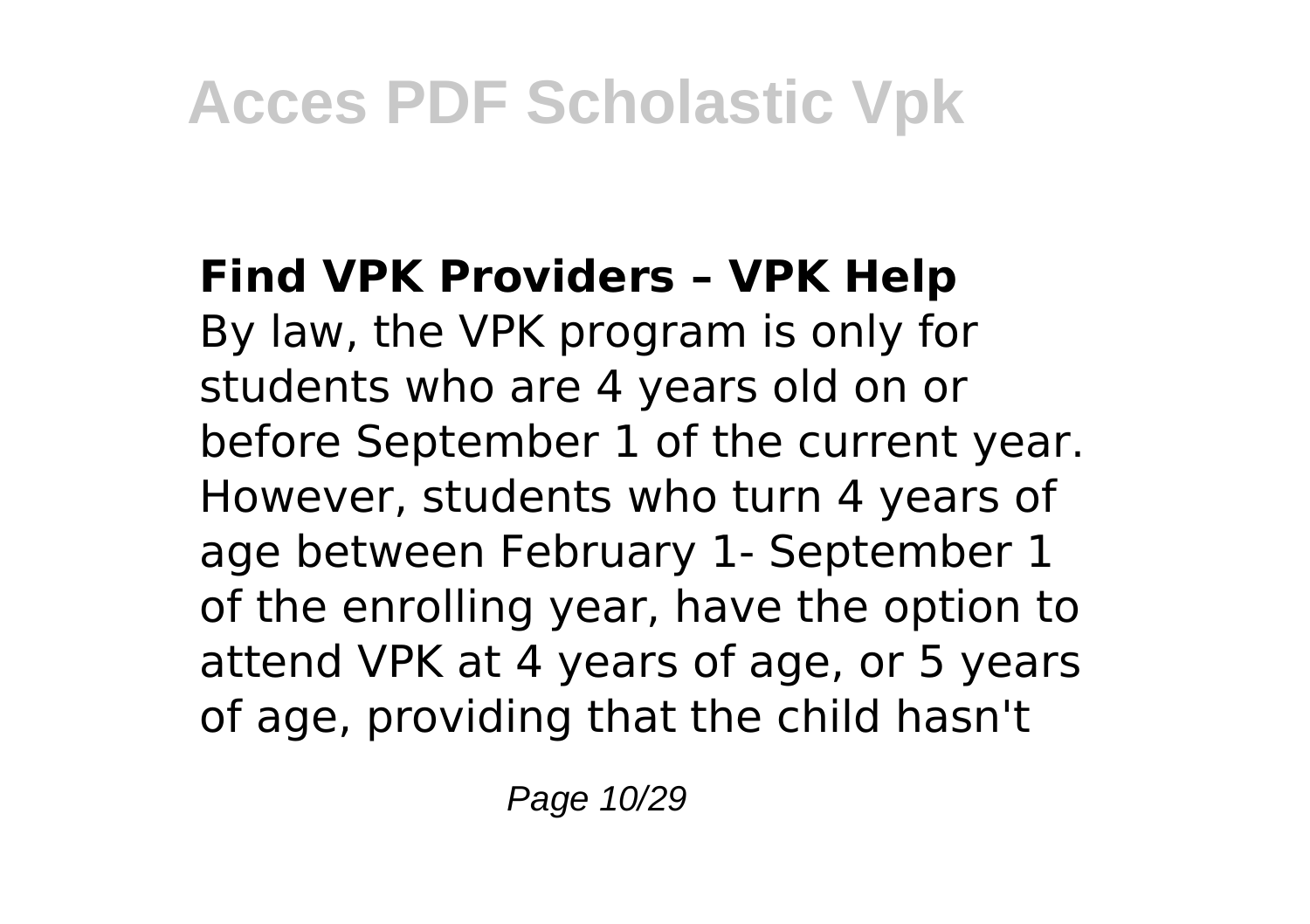already attended VPK in the state of Florida.

### **Pre-K & VPK Programs / Frequently Asked Questions**

Selection for a Voluntary Prekindergarten (VPK) program at a school does not guarantee placement for Kindergarten at the same school. If your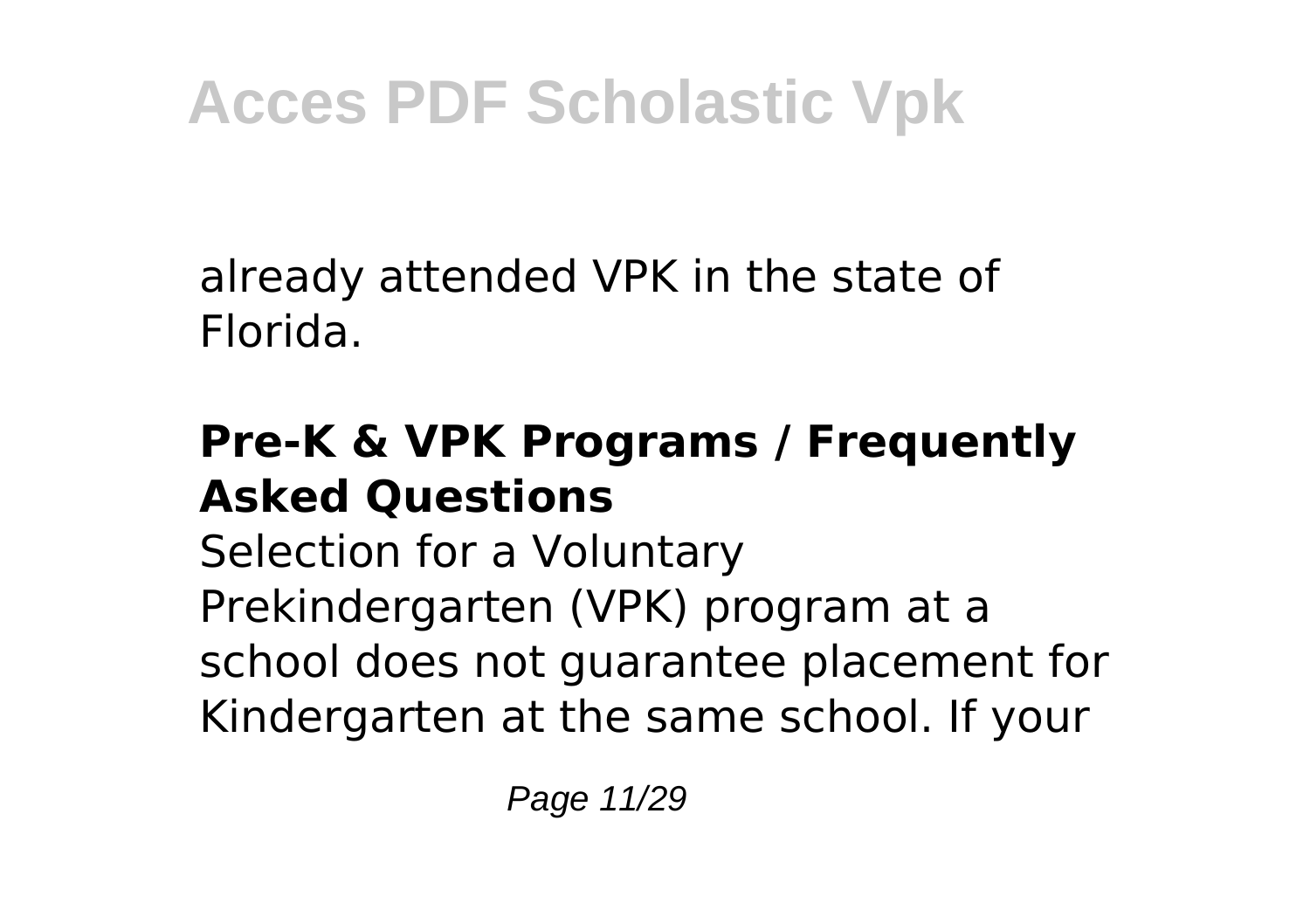child is selected or offered a seat in a Voluntary Prekindergarten (VPK) class that is not your boundary school , you must apply for and receive a reassignment in order for your child to attend Kindergarten at the same school.

#### **Head Start/Early Intervention Services / \*2020-2021 VPK ...**

Page 12/29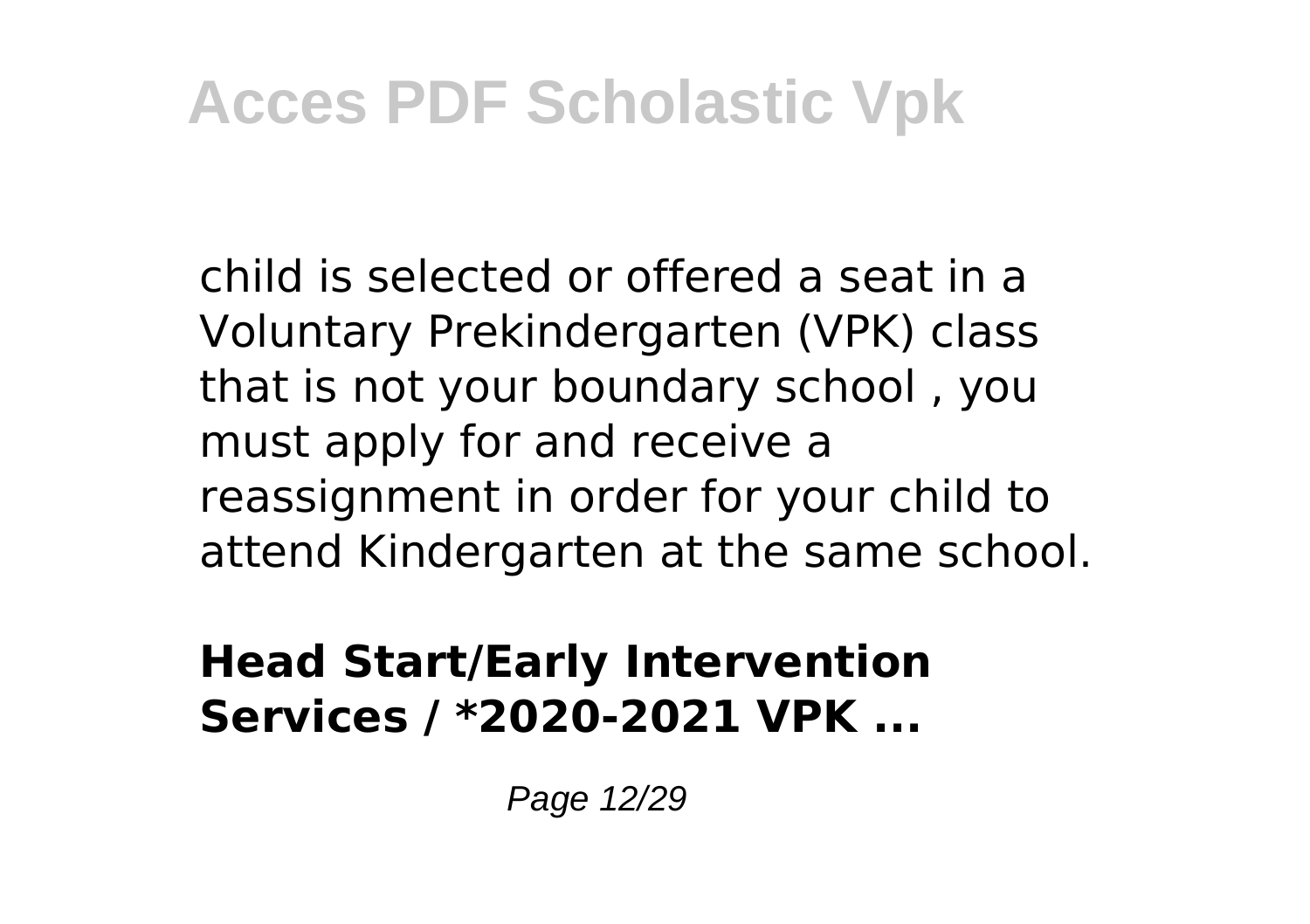Your child must be 4 on or before September 1, 2020, to enroll in the Fall VPK program. Currently, there is no virtual school option for students enrolling in VPK. Students and teachers will be provided appropriately sized face shields for use in classrooms.

### **Academic Services / Early Childhood**

Page 13/29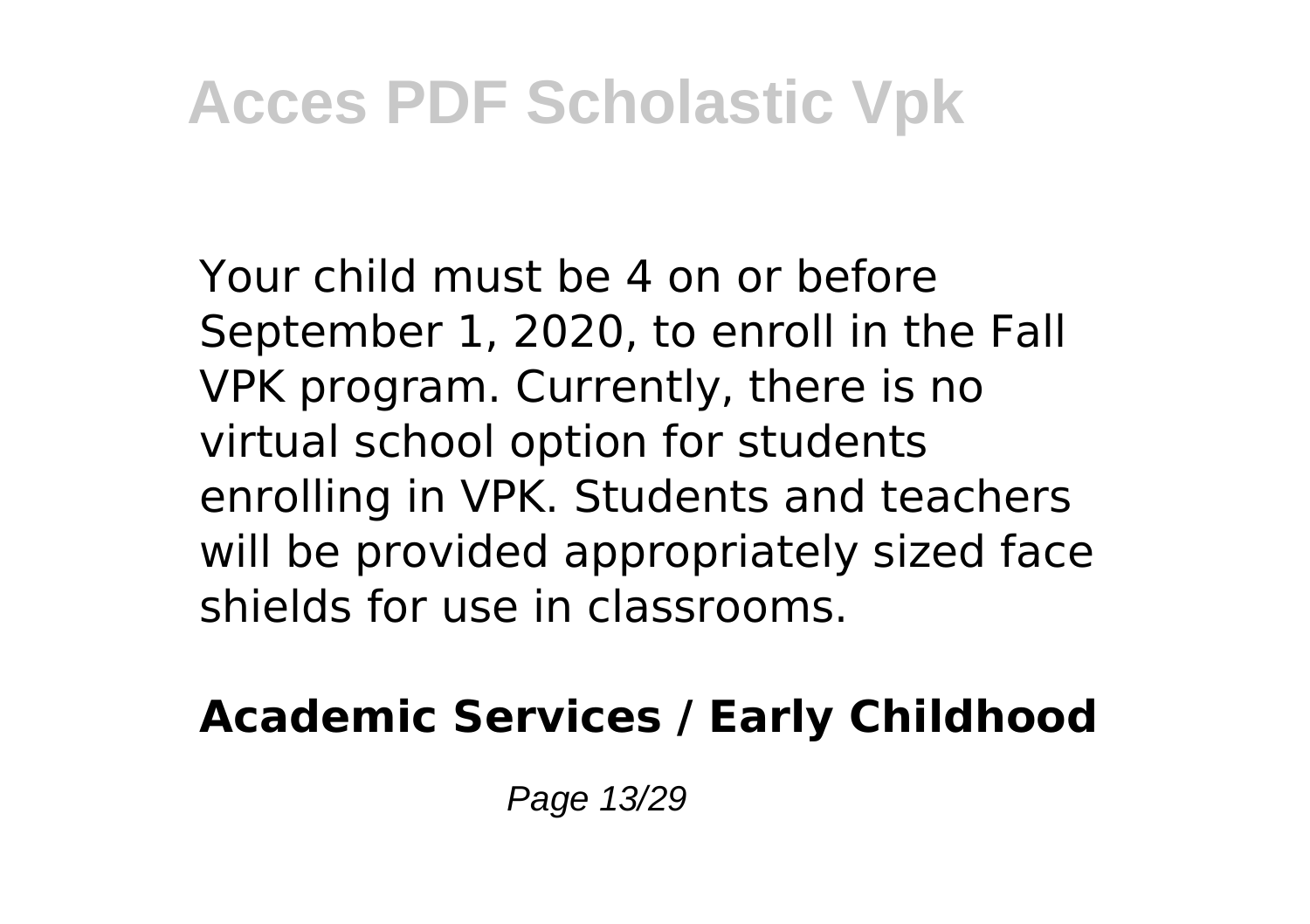### **(Pre-K)**

VPK is offered during the school year for a total of 540 hours and the summer for 300 hours. During the school year, children attend 3hrs. 15 min. free with an extended Enrichment program option available for a small weekly fee. Classes are limited to 20 children and maintain a 2 adult to 20 students ratio. VPK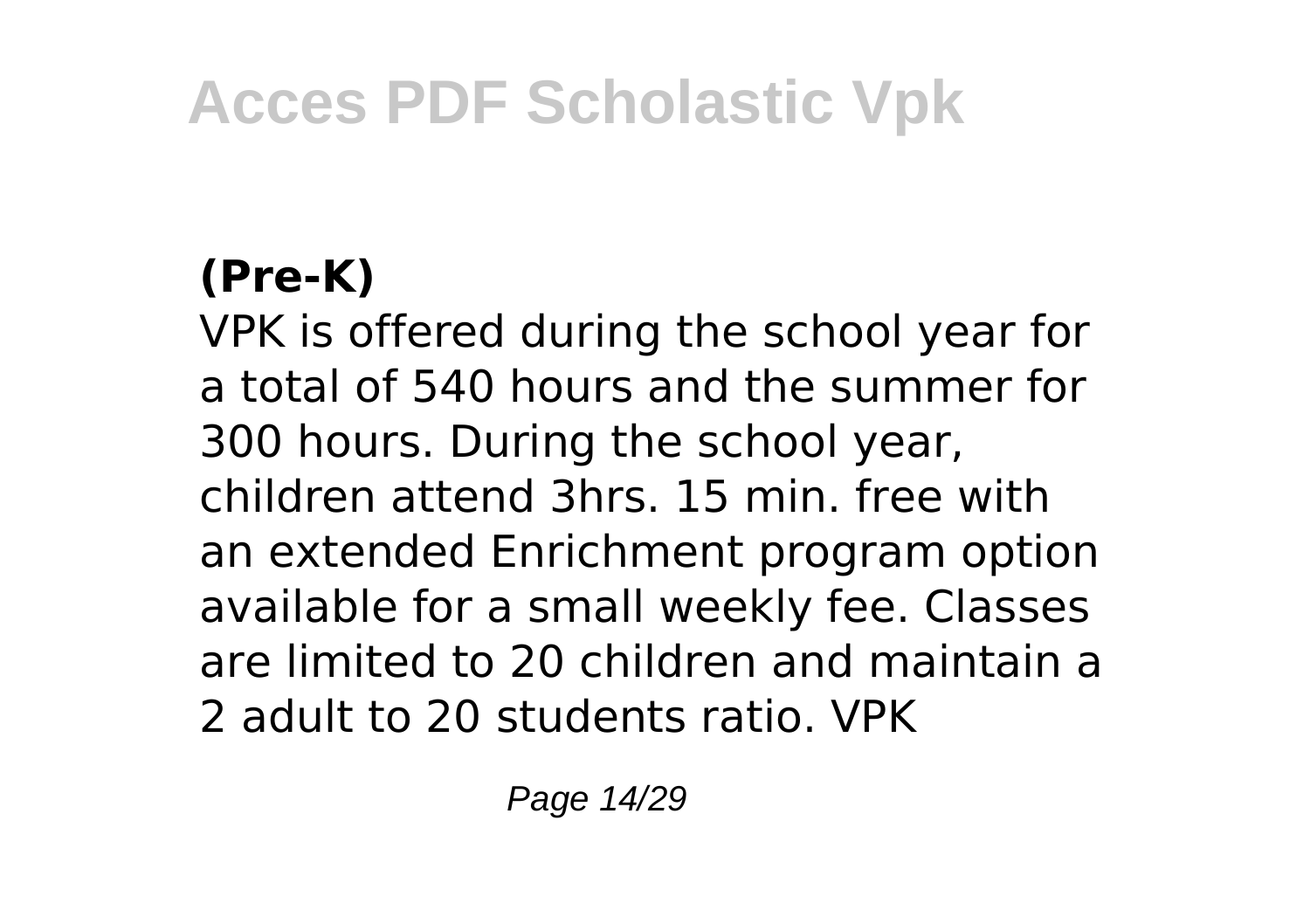Application

### **Pre-Kindergarten - Bay District Schools**

Voluntary Prekindergarten Florida was one of the first states in the country to offer free prekindergarten to all 4-yearolds. Children must live in Florida and be 4 years old on or before Sept. 1 of the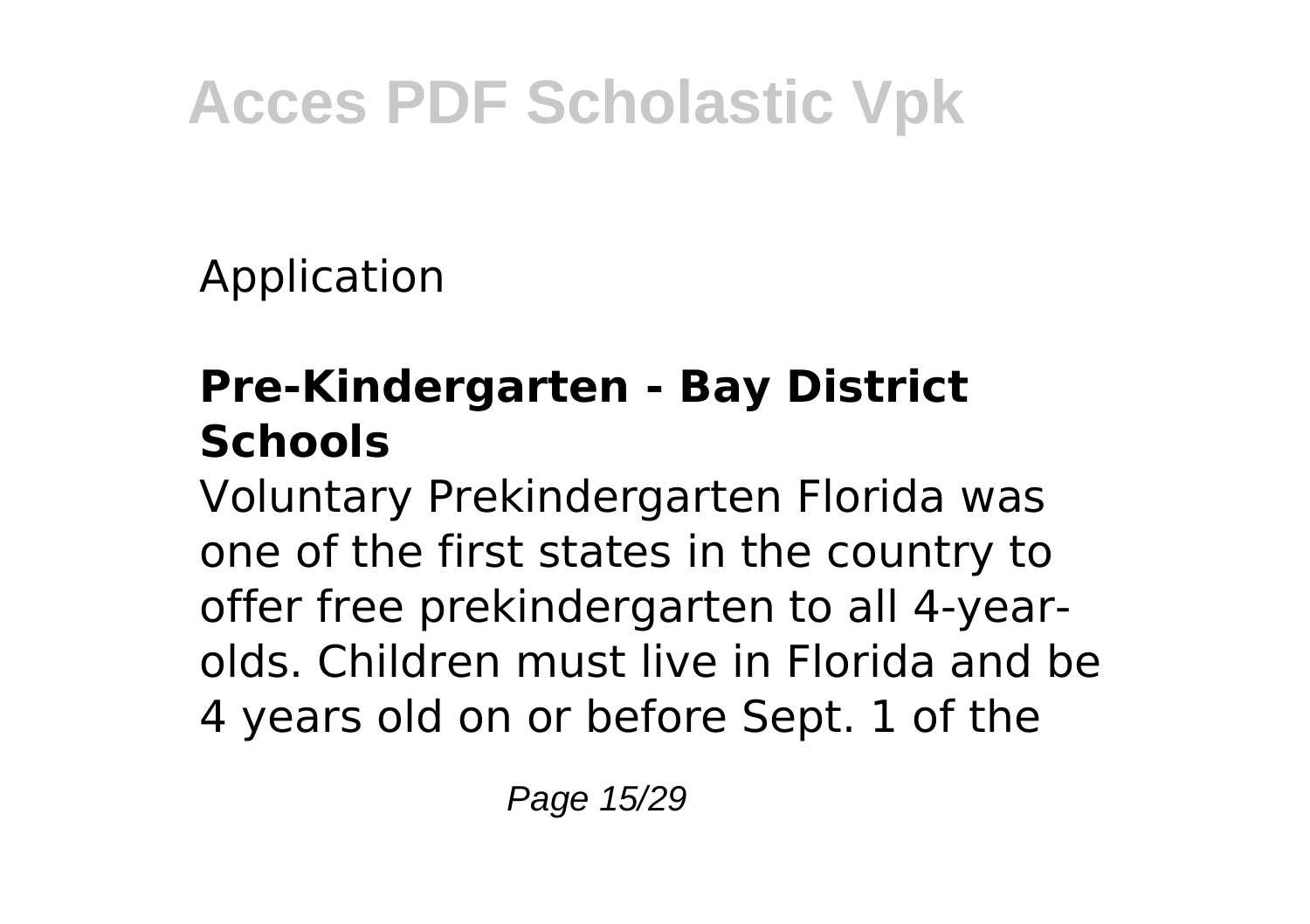current school year to be eligible.

**Voluntary Prekindergarten | OEL** Volusia Online Learning is an option for students who want a flexible schedule to pursue their passion. Check out this video with siblings explaining why VOL works best for them. For more information about VOL here is the link to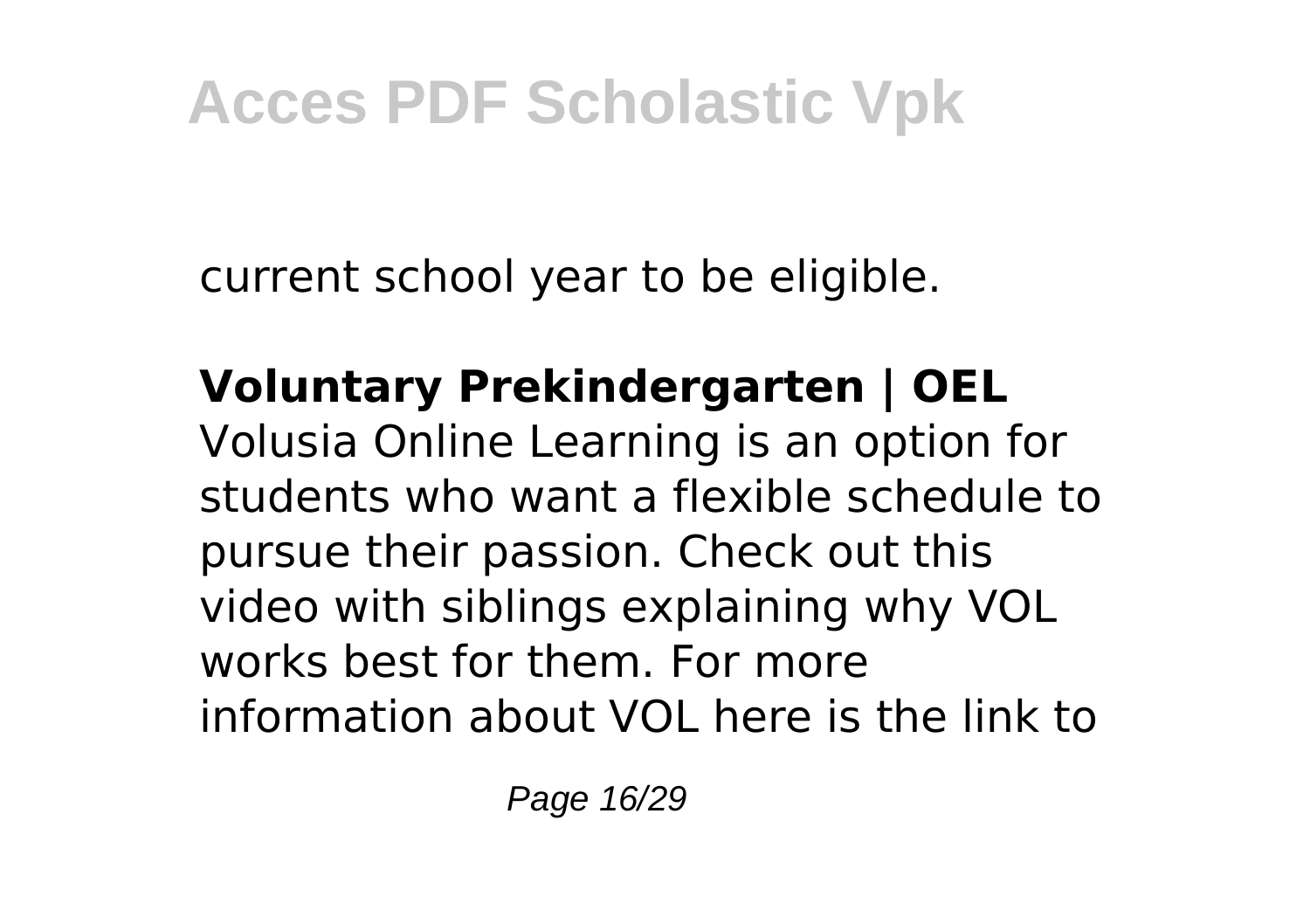the website www.volusiaonlinelearning.com

**Home | Volusia County Schools** Voluntary Pre-Kindergarten Enrollment REGISTRATION FOR VPK 2020 – 2021 IS OPEN! The Voluntary Prekindergarten Education Program – or VPK – is a free pre-kindergarten program for 4-year-

Page 17/29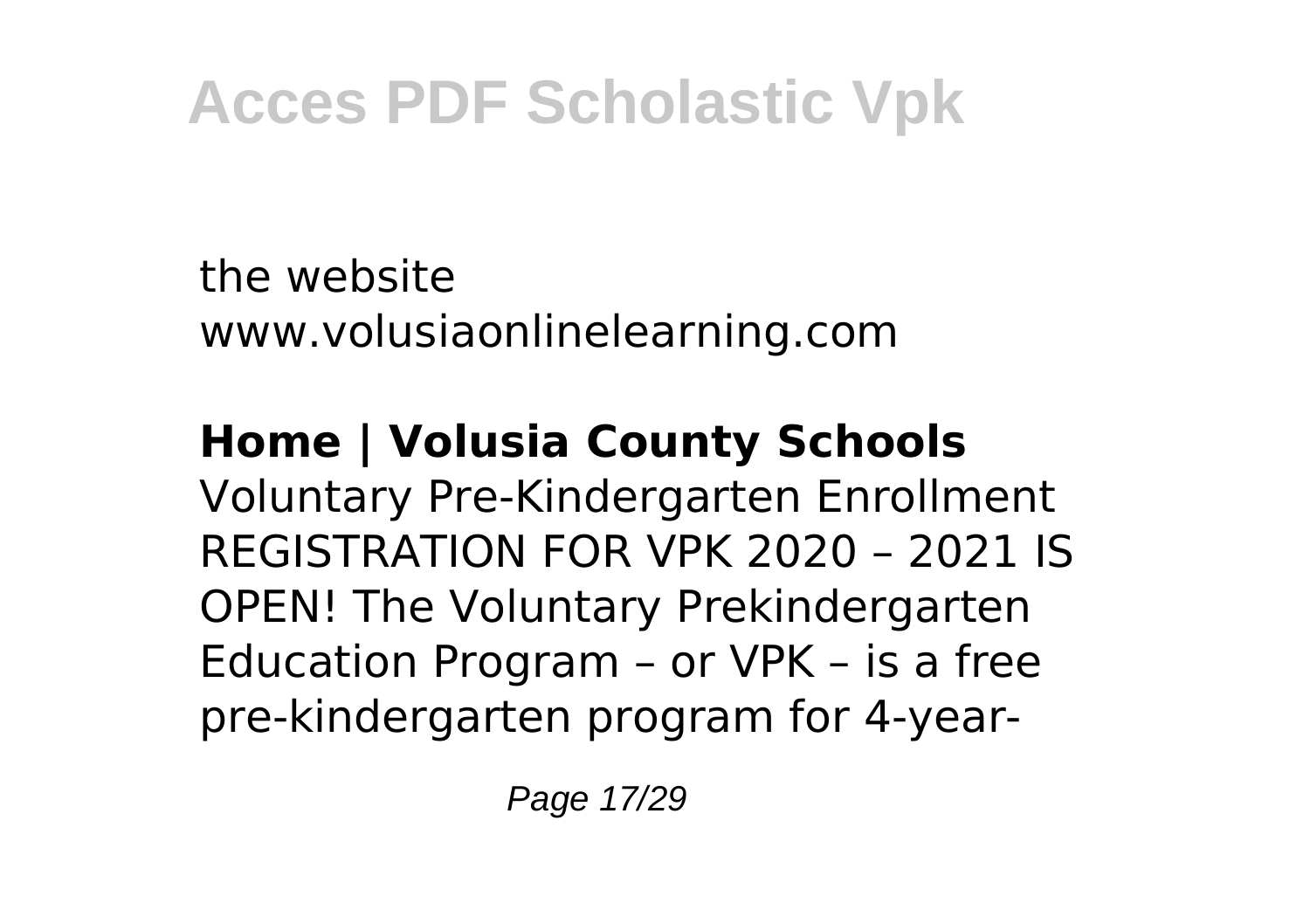olds who reside in Florida and were born on or before September 1st of each program year. To be eligible for VPK, you must submit a complete application.

### **Voluntary Pre-Kindergarten Enrollment - Early Learning ...** Changing VPK Providers. Parents with a child who has attended no more than 70

Page 18/29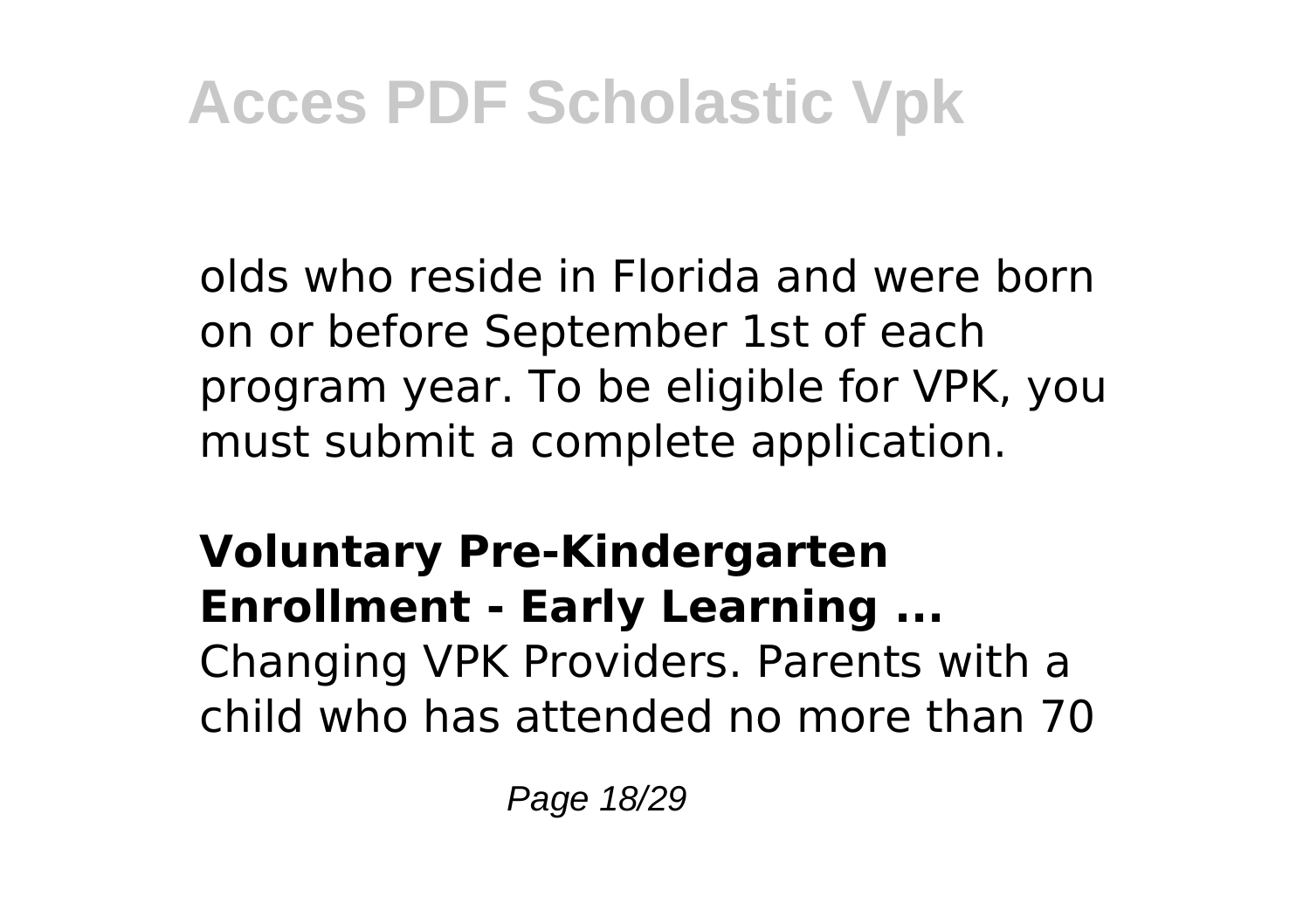percent of the VPK program may choose to reenroll their child with a new VPK provider if the reason for the reenrollment meets one of the approved circumstances (e.g., change of residence).

### **Changing VPK Providers | OEL - FL Early Learning**

Page 19/29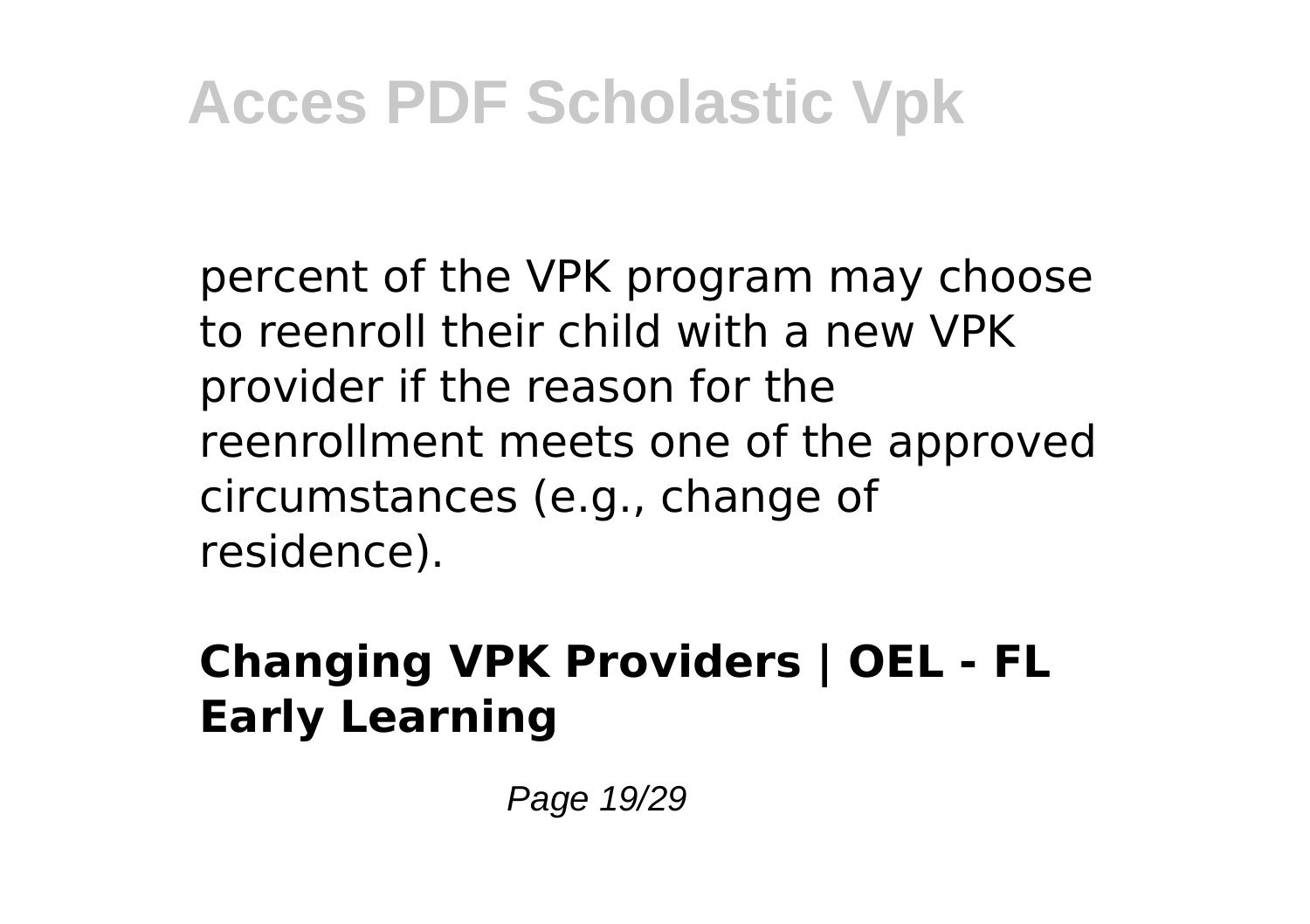VPK/Enrichment (Title I Supported) Selection Process – This process is used to select Broward residents that are applying for the full day, free VPK/Enrichment class supported by State-funded VPK and Federally-funded Title I. It involves using multiple, education-related, objective criteria for selection of students.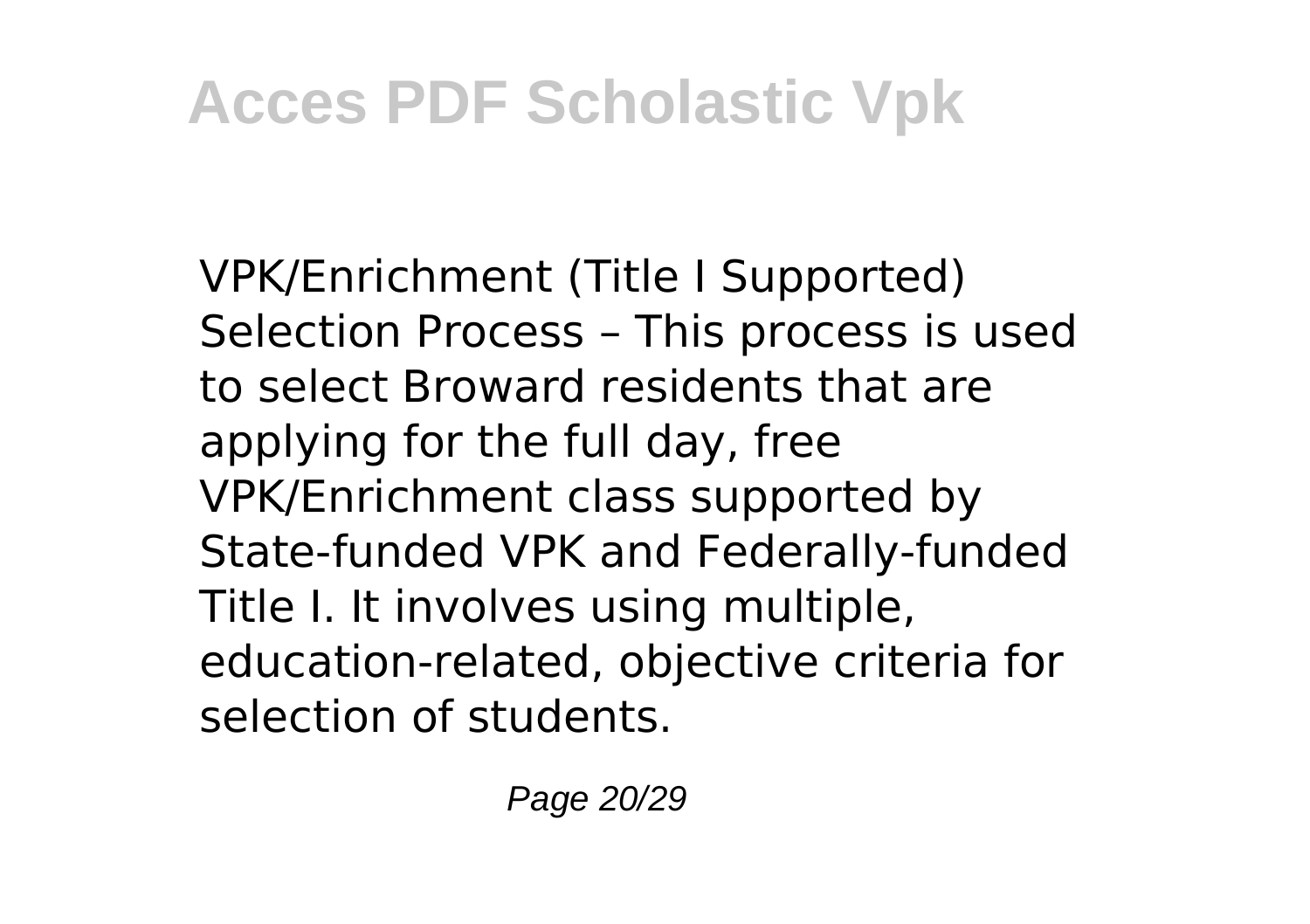#### **Head Start/Early Intervention Services / 2019-2020 VPK ...**

For the current school year, VPK is available at all elementary schools in Flagler County. Students will attend their home-zoned school, can participate in our free breakfast/free or reduced lunch program and enjoy the benefit of

Page 21/29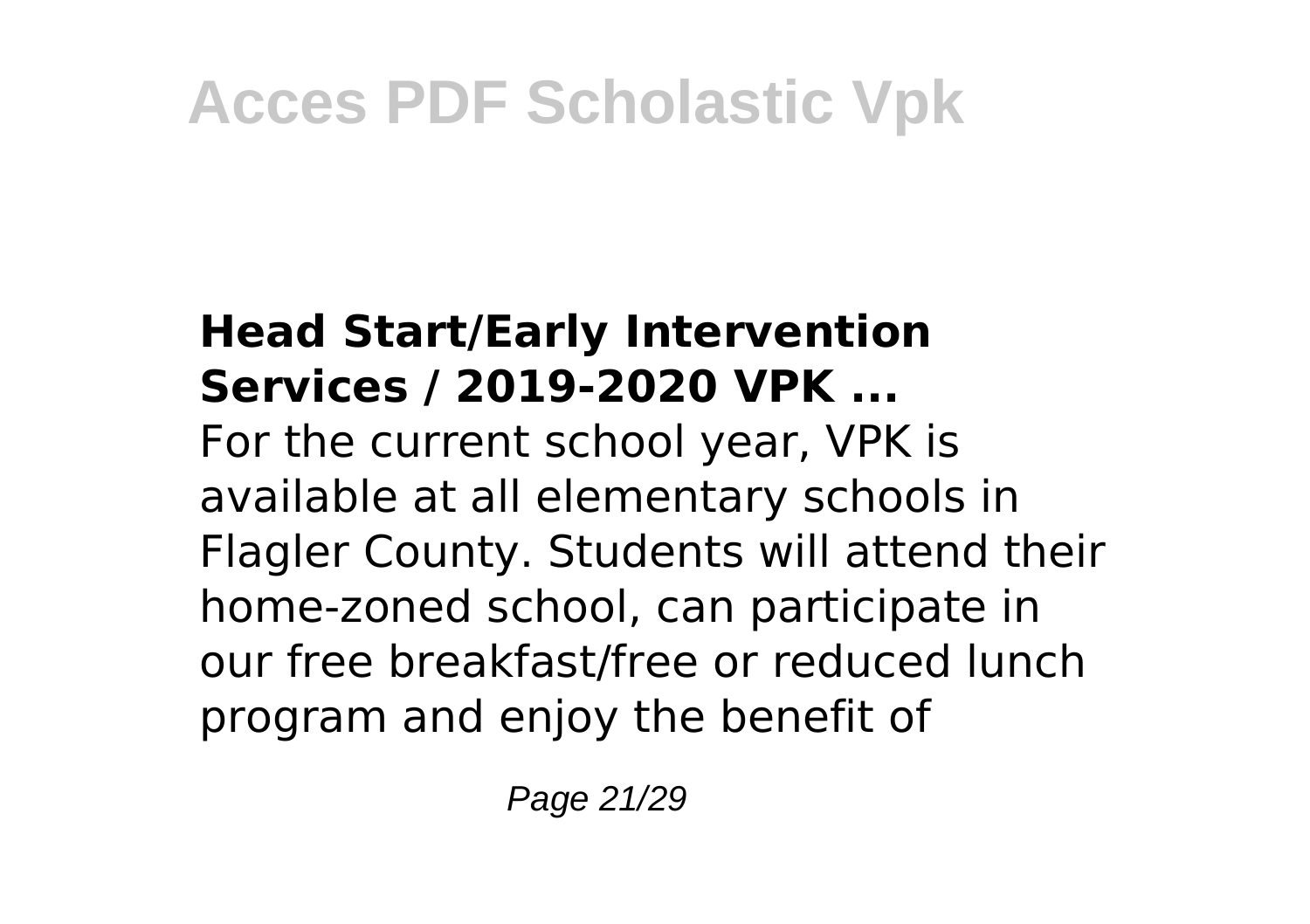participating in a VPK program that will fully prepare them for Kindergarten.

#### **Voluntary Pre-K - Flagler Schools**

Gr 3-6-Scholastic is sticking to the formula it unrolled for the 2010 editionmainly using photographs instead of drawings for illustrations and including modern vernacular, such as "chat room,"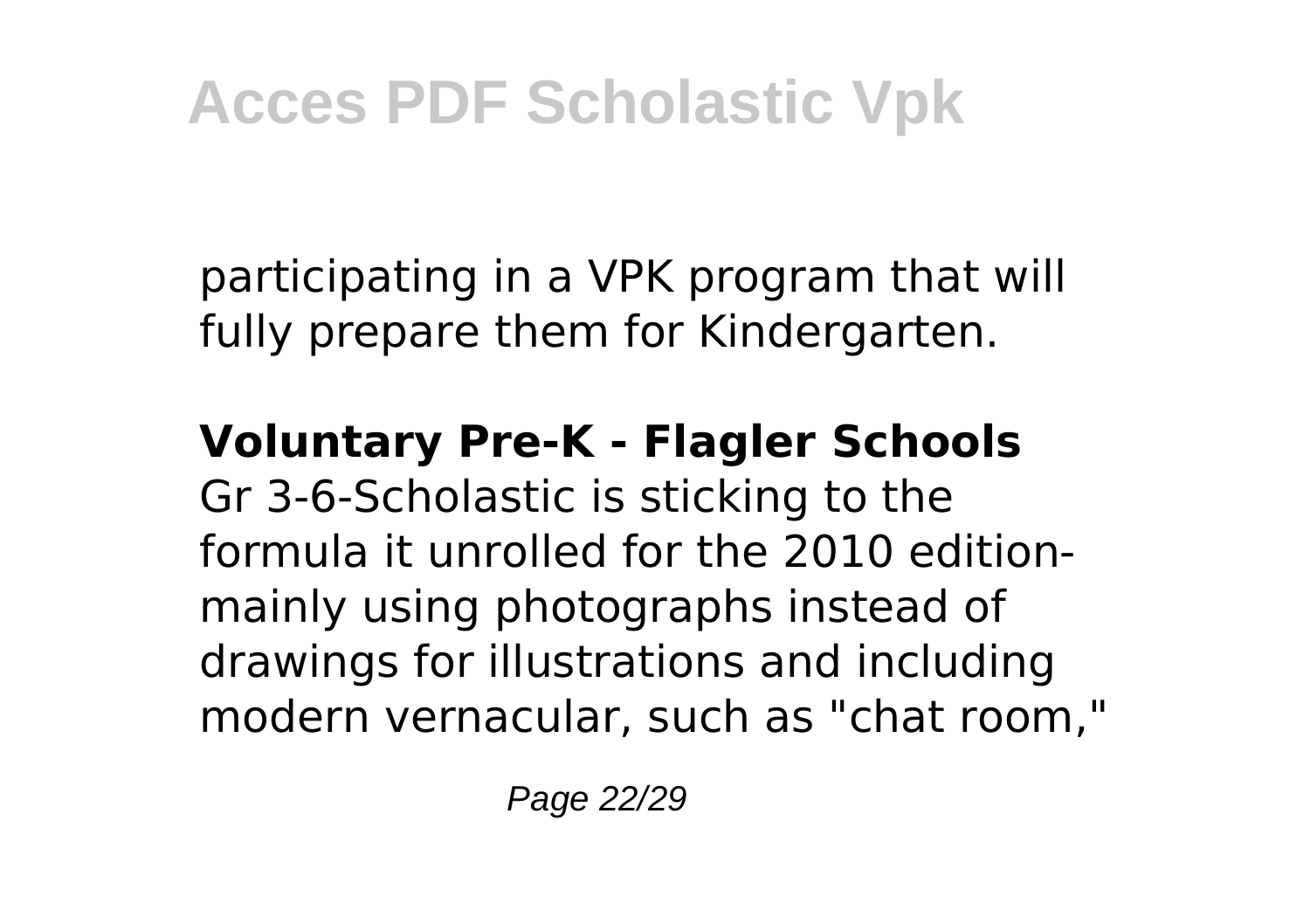and "mosh pit." Many of the pages in the 2013 edition are identical to those in the previous work.

#### **Scholastic Children's Dictionary: Scholastic ...**

Scholastic Learn at Home includes many free articles for you to enjoy during your time at home. Click here to learn more

Page 23/29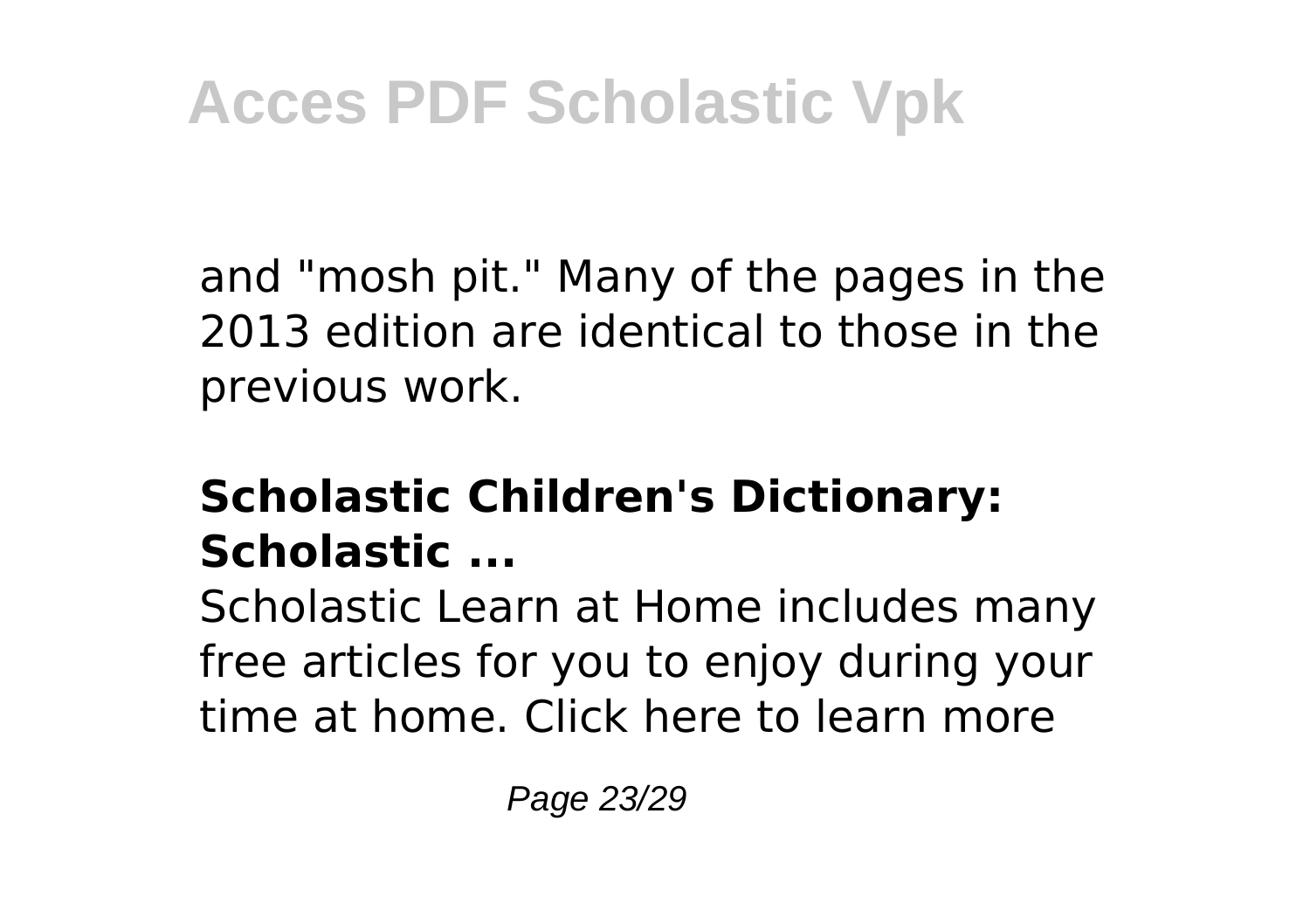about Scholastic Classroom Magazines . Back to Learn at Home

### **Homepage Logged In - Scholastic**

Volusia County Schools offers both a school year VPK program and a Summer VPK program. Families may select either the school-year VPK program or the Summer VPK program but may not

Page 24/29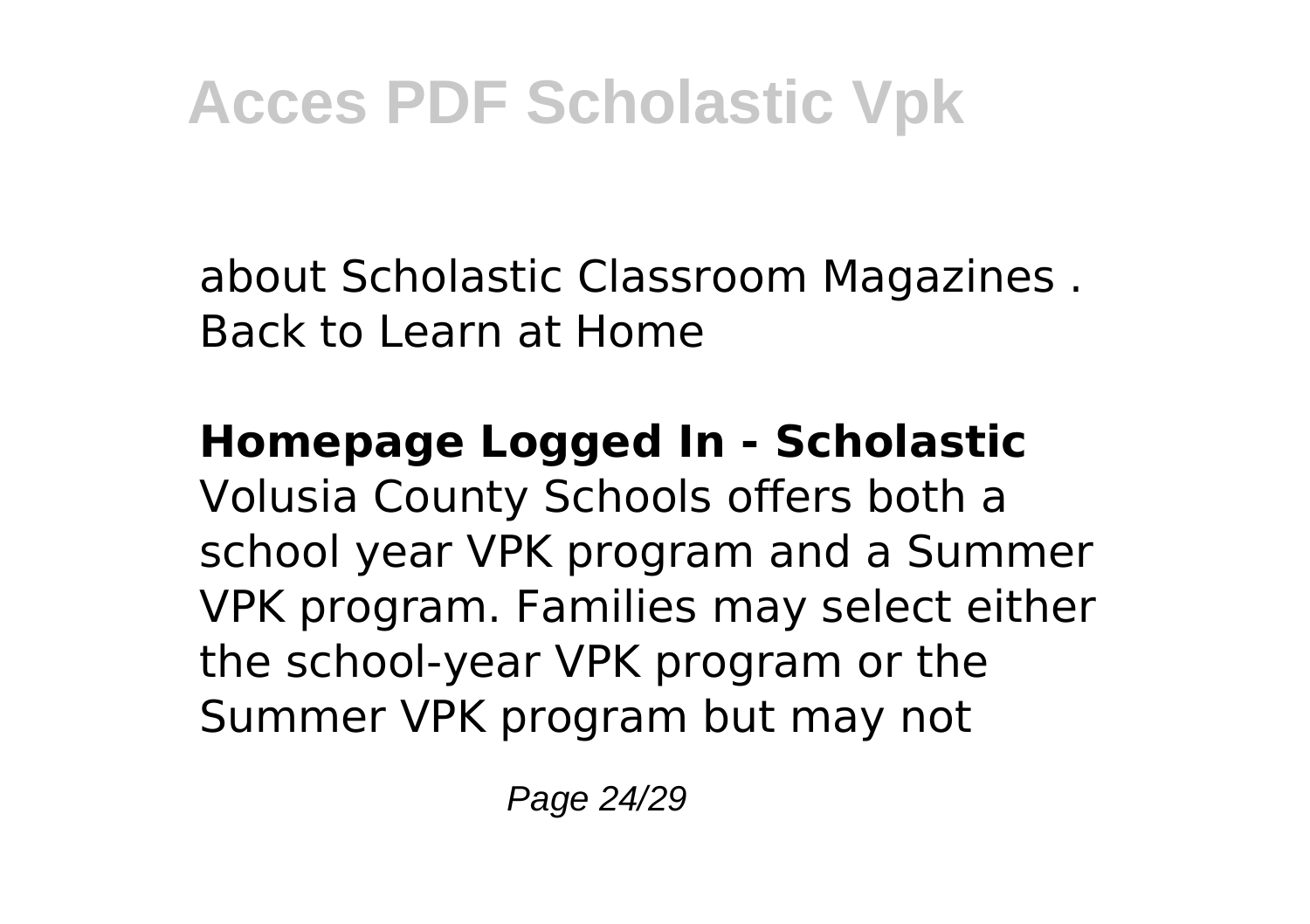attend both programs. The School Year VPK program is available to children who are four years old on or before September 1st of the current school year.

### **Voluntary Pre-Kindergarten (VPK) | Volusia County Schools**

About Voluntary Prekindergarten Florida

Page 25/29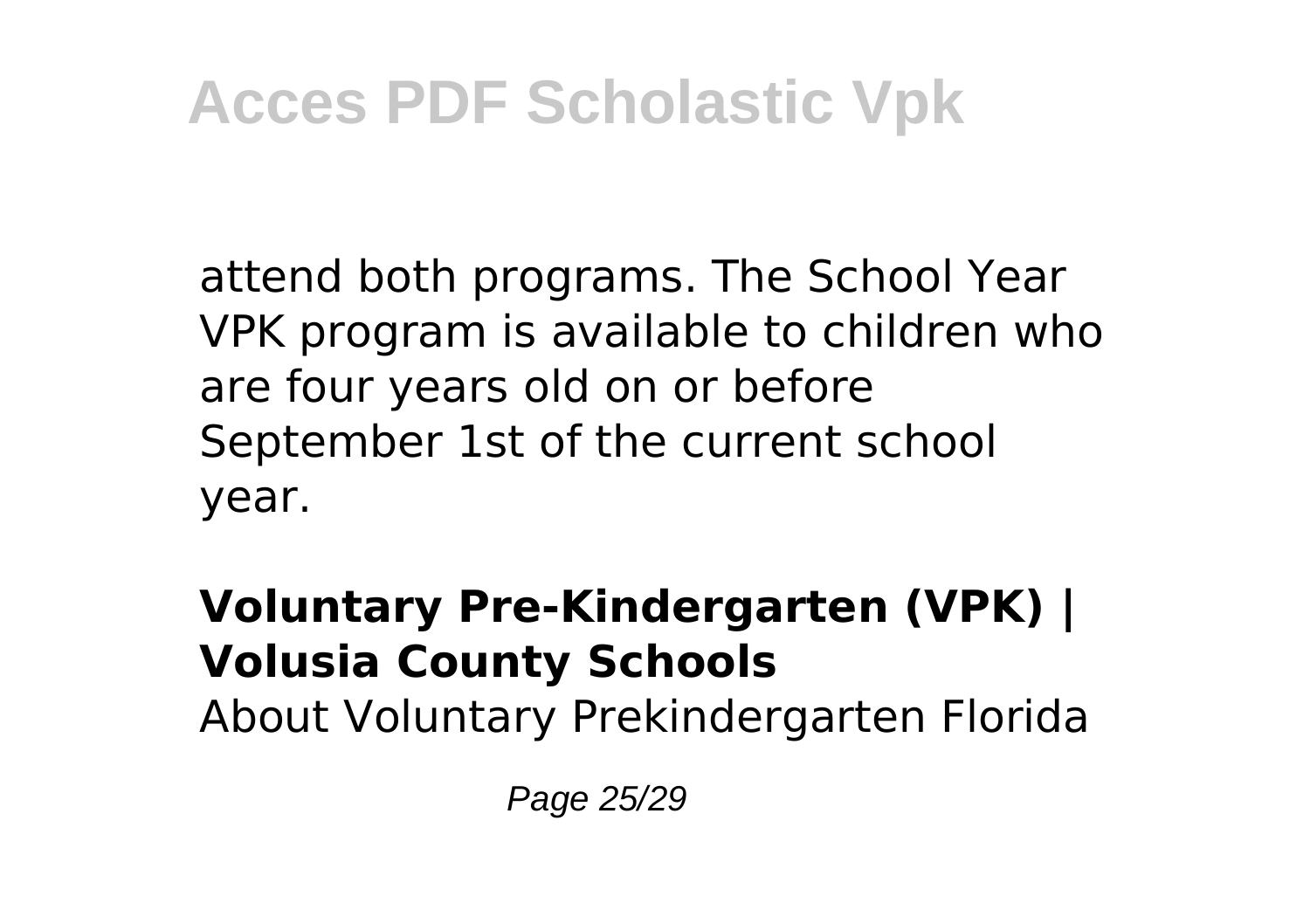was one of the first states in the country to offer free prekindergarten for all 4-year-olds regardless of family income. The Voluntary Prekindergarten Education Program -- or VPK -- prepares early learners for success in kindergarten and beyond.

### **Florida's VPK Program | OEL**

Page 26/29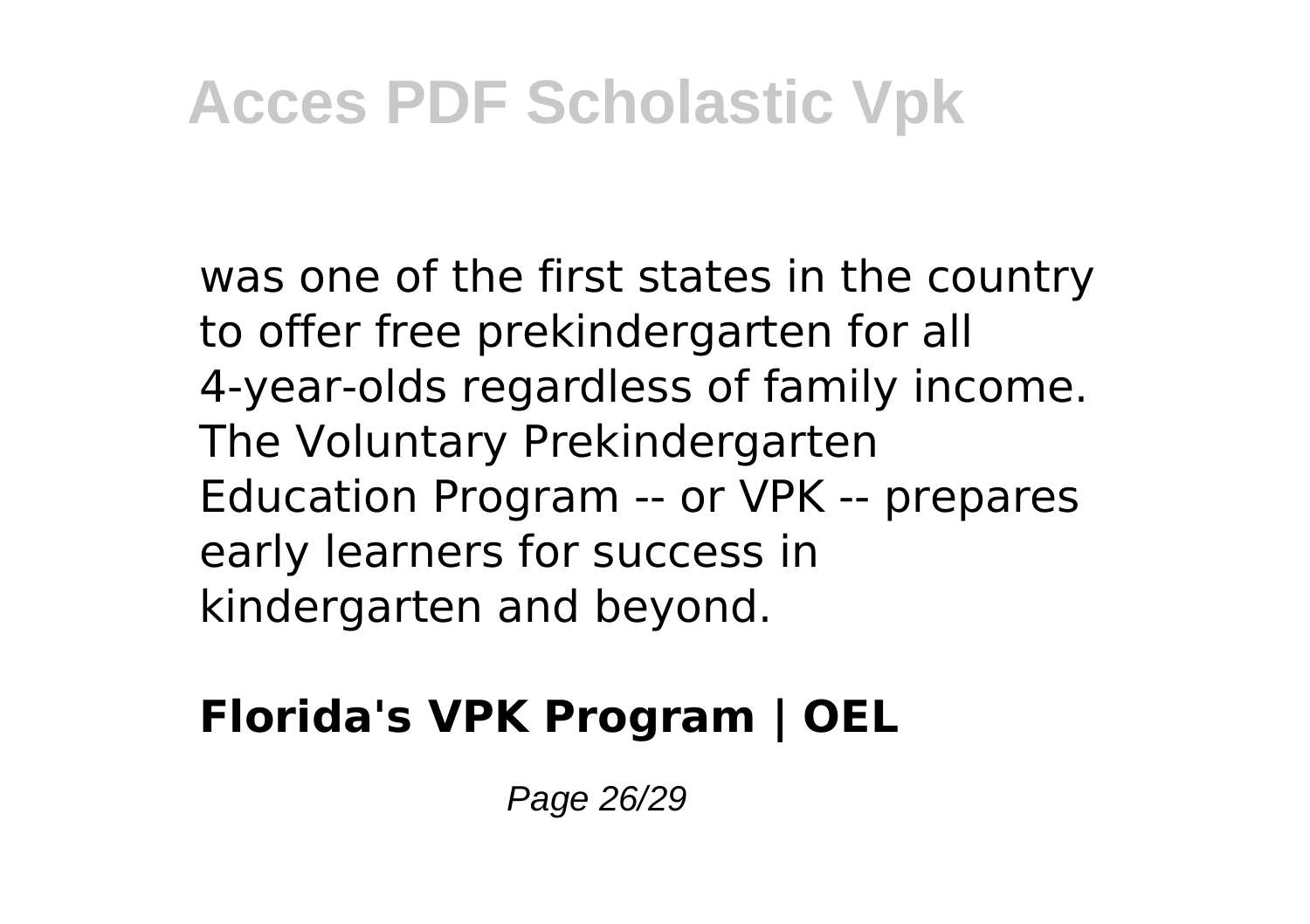the VPK applicant's enrollment will be concurrent with that of the currently attending sibling(s) for at least the initial year of their admission. Sibling applications must meet all eligibility requirements and admittance will be dependent upon space availability. Siblings are defined as a brother, sister, half-brother, half-sister, stepbrother

Page 27/29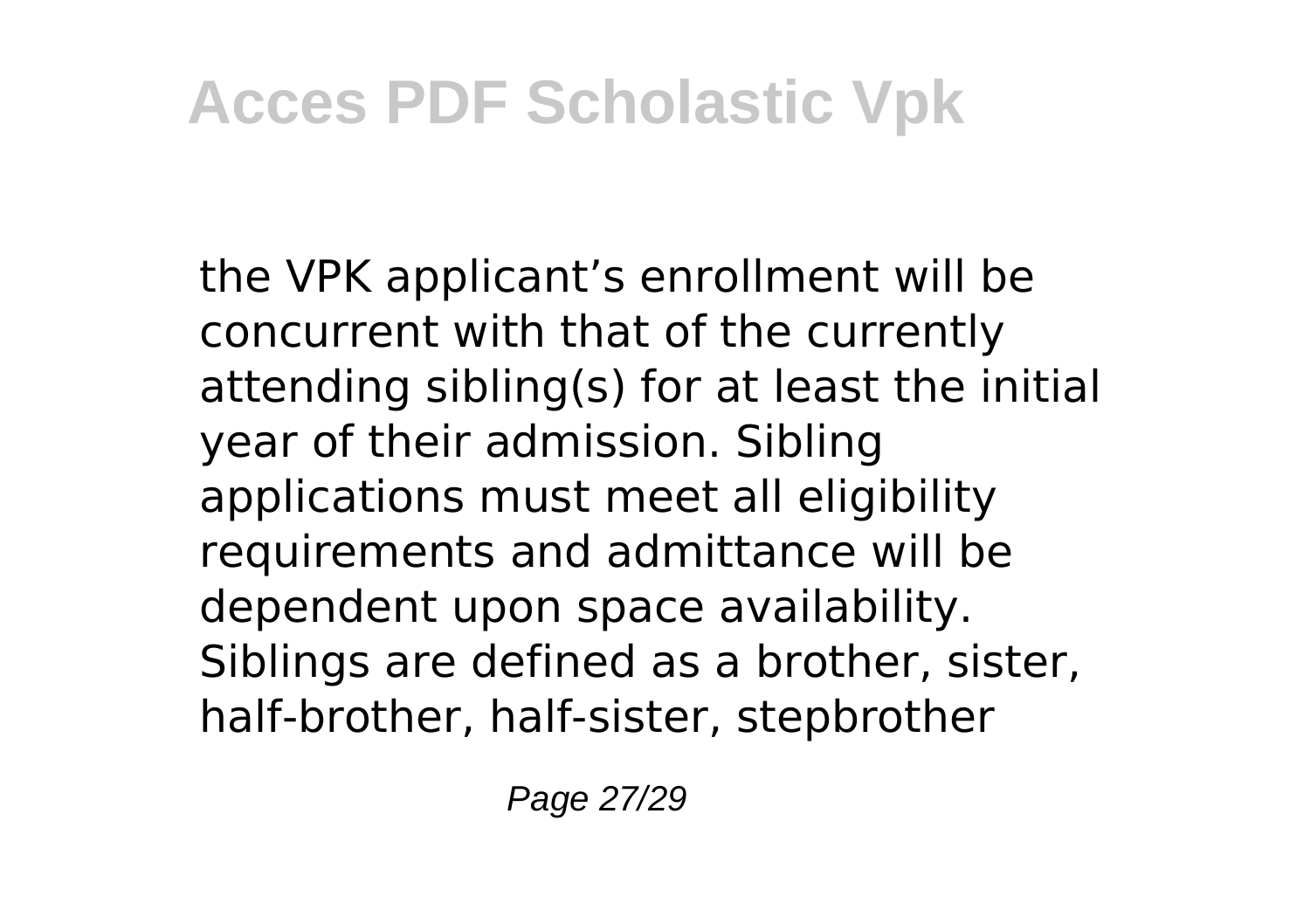### **VPK LOTTERY FOR 2020-2021 - Duval County Public Schools**

VPK is free pre-kindergarten, paid for by the state, for 4- and 5-year-olds in Florida. It's up to individual VPK sites whether they want to open during the pandemic, regardless of what their...